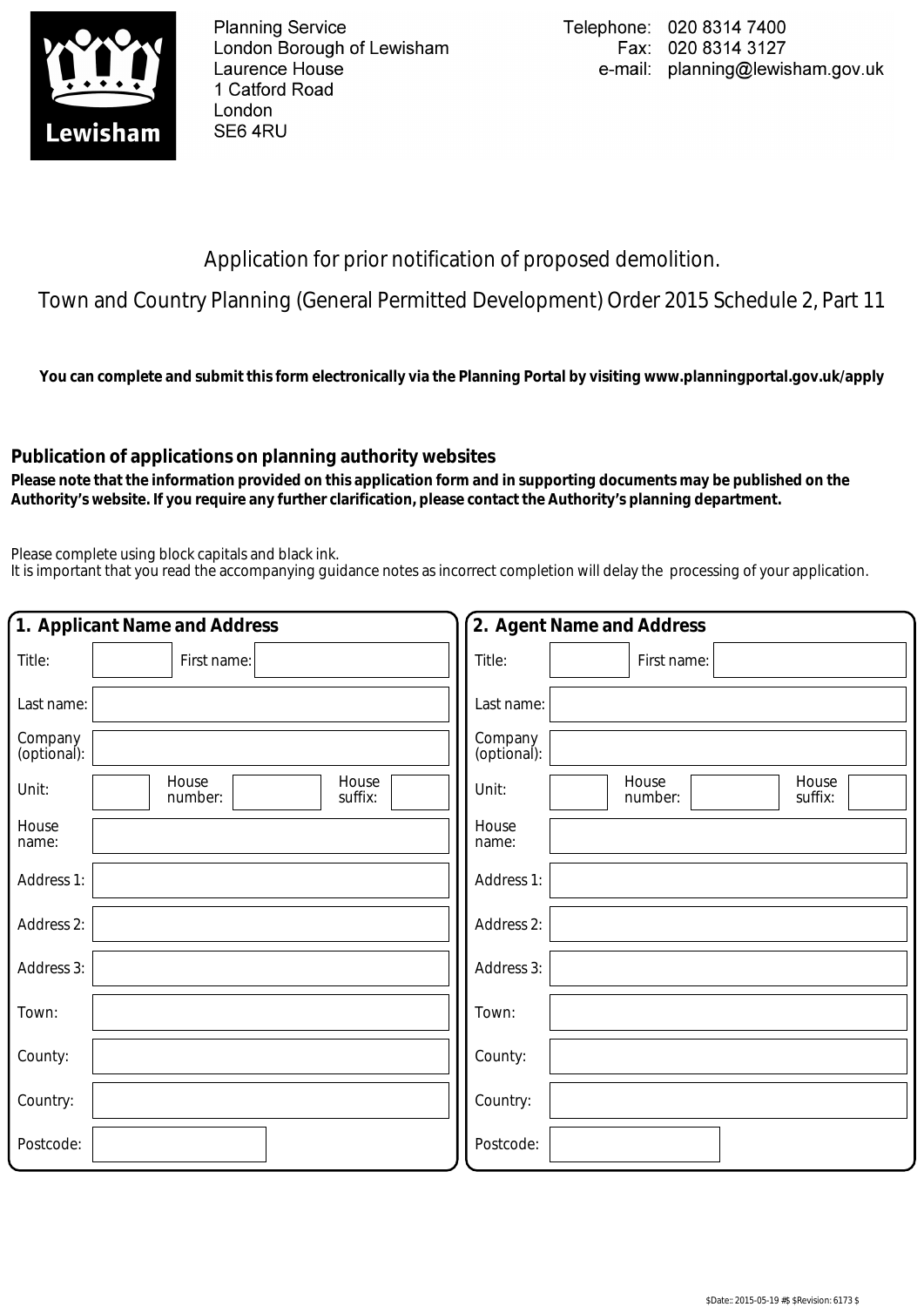| 3. Site Address Details<br>Please provide the full postal address of the application site.<br>House<br>House<br>Unit:<br>suffix:<br>number:<br>House<br>name:<br>Address 1:<br>Address 2:<br>Address 3:<br>Town:<br>County:<br>Postcode<br>(optional):<br>Description of location or a grid reference.<br>(must be completed if postcode is not known):<br>Easting:<br>Northing:<br>Description:                                                              | 4. Pre-application Advice<br>Has assistance or prior advice been sought from the local<br>authority about this application?<br>Yes<br>No<br>If Yes, please complete the following information about the advice<br>you were given. (This will help the authority to deal with this<br>application more efficiently).<br>Please tick if the full contact details are not<br>known, and then complete as much as possible:<br>Officer name:<br>Reference:<br>Date (DD/MM/YYYY):<br>(must be pre-application submission)<br>Details of pre-application advice received? |  |  |  |  |
|---------------------------------------------------------------------------------------------------------------------------------------------------------------------------------------------------------------------------------------------------------------------------------------------------------------------------------------------------------------------------------------------------------------------------------------------------------------|---------------------------------------------------------------------------------------------------------------------------------------------------------------------------------------------------------------------------------------------------------------------------------------------------------------------------------------------------------------------------------------------------------------------------------------------------------------------------------------------------------------------------------------------------------------------|--|--|--|--|
| 5. Proposed Demolition Works<br>Please describe the building(s) to be demolished:                                                                                                                                                                                                                                                                                                                                                                             |                                                                                                                                                                                                                                                                                                                                                                                                                                                                                                                                                                     |  |  |  |  |
| Please state why demolition needs to take place:<br>Please describe the proposed method of demolition:                                                                                                                                                                                                                                                                                                                                                        |                                                                                                                                                                                                                                                                                                                                                                                                                                                                                                                                                                     |  |  |  |  |
| Please provide details of the proposed restoration of the site:                                                                                                                                                                                                                                                                                                                                                                                               |                                                                                                                                                                                                                                                                                                                                                                                                                                                                                                                                                                     |  |  |  |  |
| Please state the expected date of commencement of works (DD/MM/YYYY):<br>DATE MUST BE POST SUBMISSION                                                                                                                                                                                                                                                                                                                                                         |                                                                                                                                                                                                                                                                                                                                                                                                                                                                                                                                                                     |  |  |  |  |
| Please state the expected date of completion of works (DD/MM/YYYY):<br>DATE MUST BE POST SUBMISSION<br>No<br>Are there any public rights of way within the site or immediately adjoining the site?<br>Yes<br>No<br>Is redevelopment or rebuilding proposed at a later date?<br>Yes<br>Does the proposal involve the felling or pruning of any tree(s)?<br>No<br>Yes<br>If Yes, please show details on a plan and provide the reference number of the plan(s): |                                                                                                                                                                                                                                                                                                                                                                                                                                                                                                                                                                     |  |  |  |  |
| 1.                                                                                                                                                                                                                                                                                                                                                                                                                                                            | 4.                                                                                                                                                                                                                                                                                                                                                                                                                                                                                                                                                                  |  |  |  |  |
| 2.                                                                                                                                                                                                                                                                                                                                                                                                                                                            | 5.                                                                                                                                                                                                                                                                                                                                                                                                                                                                                                                                                                  |  |  |  |  |
| 3.                                                                                                                                                                                                                                                                                                                                                                                                                                                            | 6.                                                                                                                                                                                                                                                                                                                                                                                                                                                                                                                                                                  |  |  |  |  |
| Please describe how and where spoil/rubble would be disposed:                                                                                                                                                                                                                                                                                                                                                                                                 |                                                                                                                                                                                                                                                                                                                                                                                                                                                                                                                                                                     |  |  |  |  |
|                                                                                                                                                                                                                                                                                                                                                                                                                                                               |                                                                                                                                                                                                                                                                                                                                                                                                                                                                                                                                                                     |  |  |  |  |